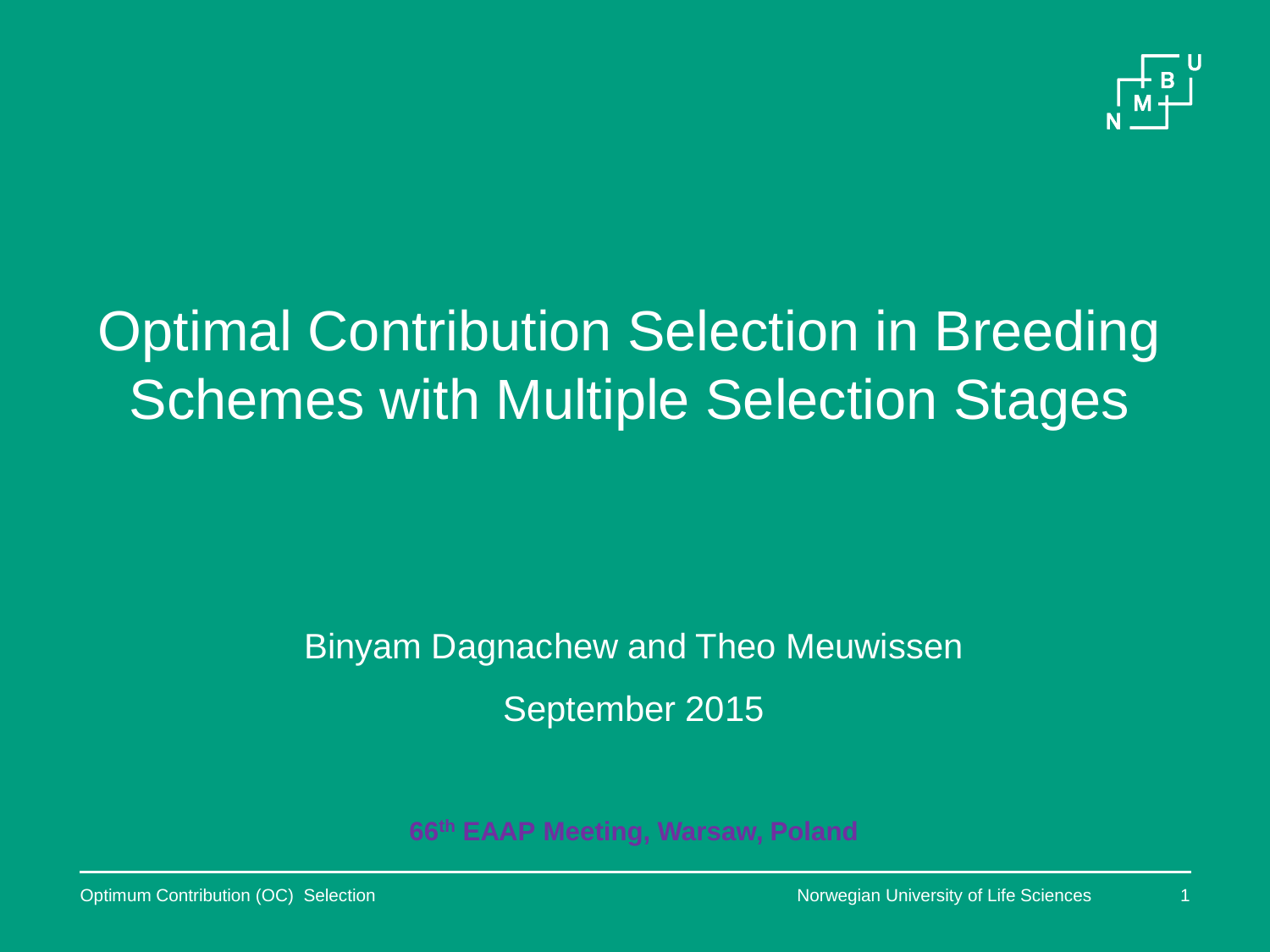## **Background**



- Management of inbreeding is vital because
	- –Decline in fitness
	- –Decline in genetic variation
- Key to animal breeding:
	- –balance inbreeding vs genetic gain
	- –Optimal Contribution (OC) selection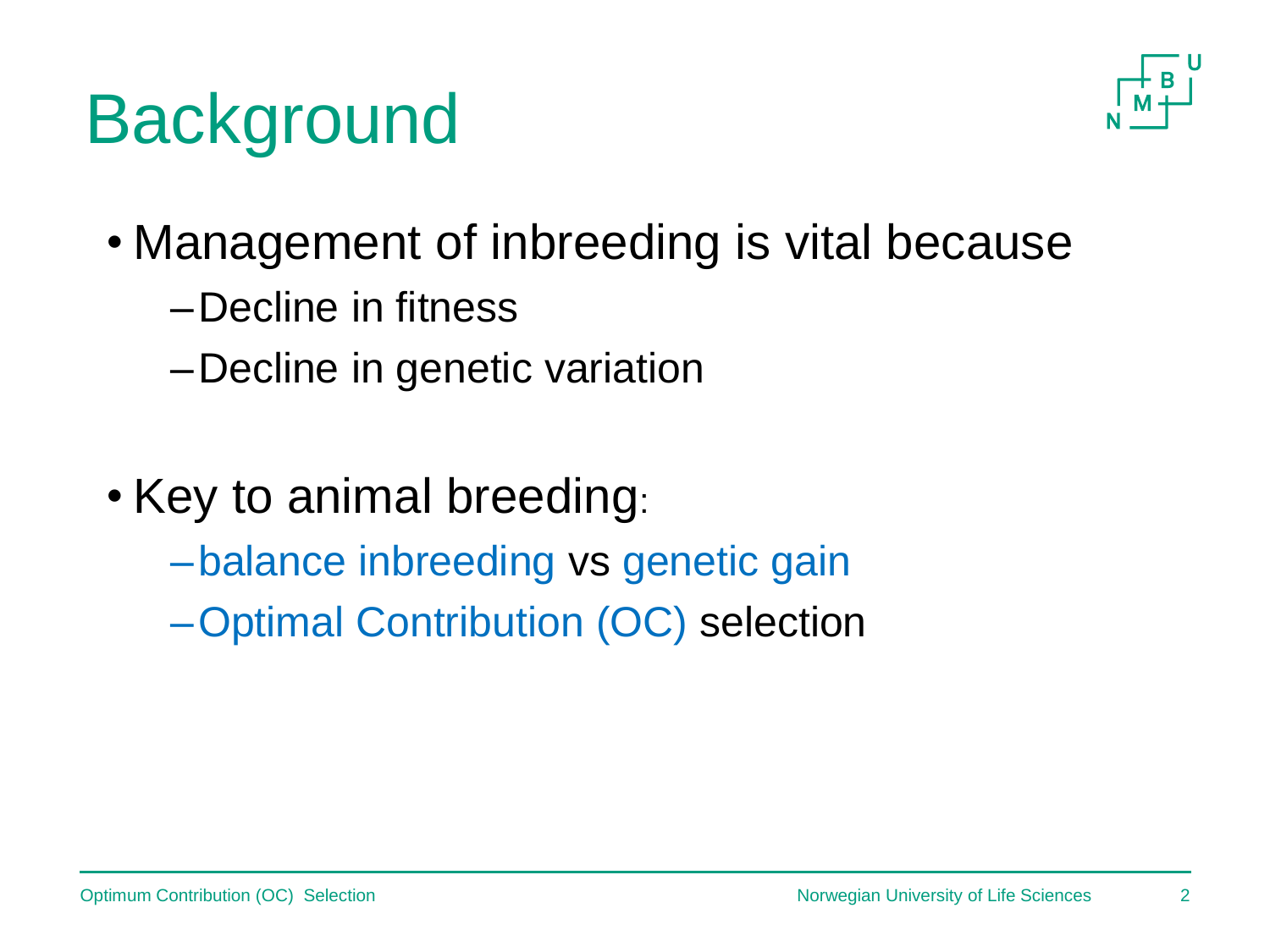## **Background**



- But OC selection assumes
	- one (final) selection step of parents
- In practice : often pre-selection steps
	- –account for consideration of relationship in final step

### AIM

• Extend OC towards several selection stage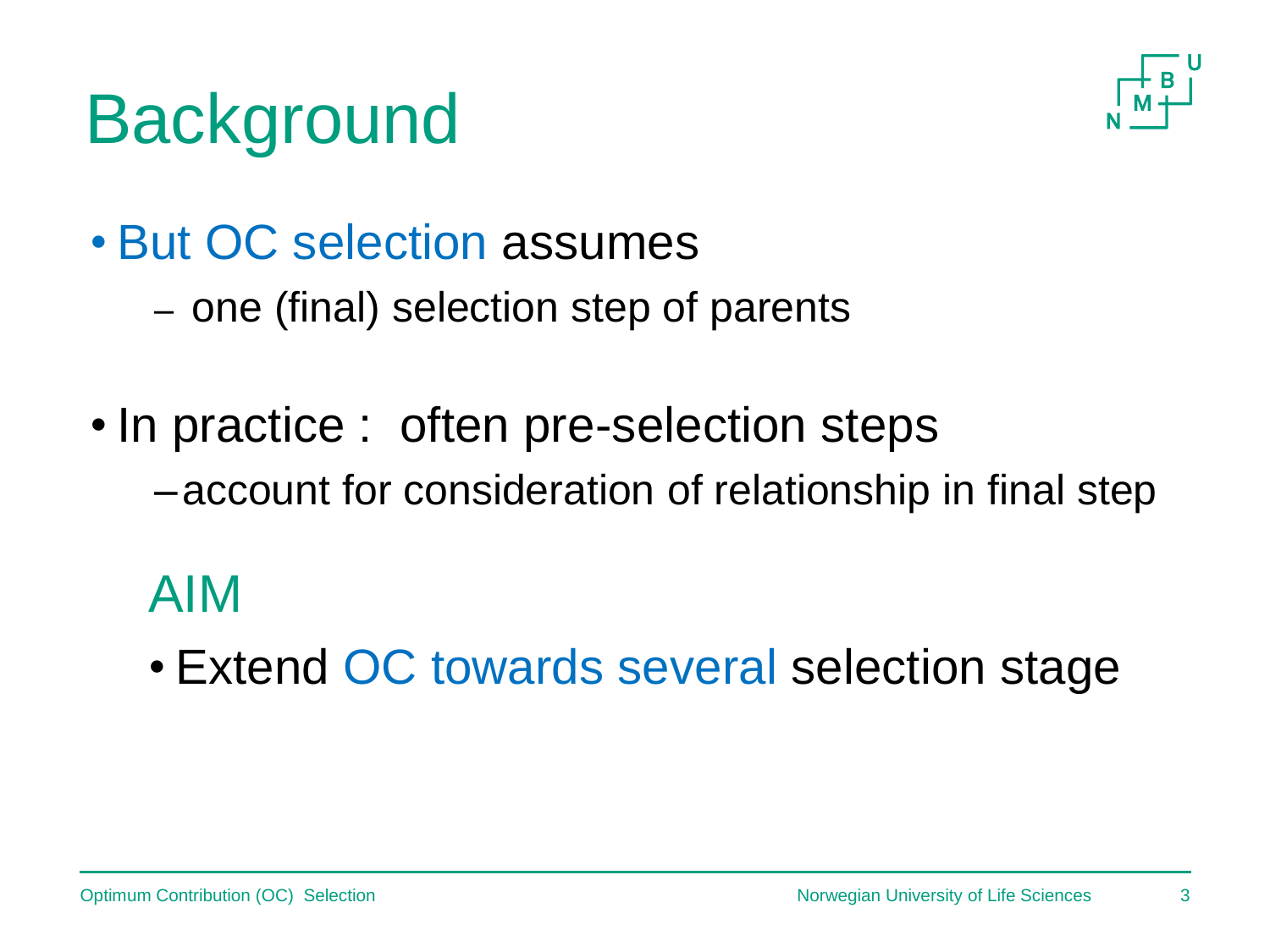



• use OC selection at each stage? –But what ΔF (restriction) to use?

• Solution: simultaneously optimize all stages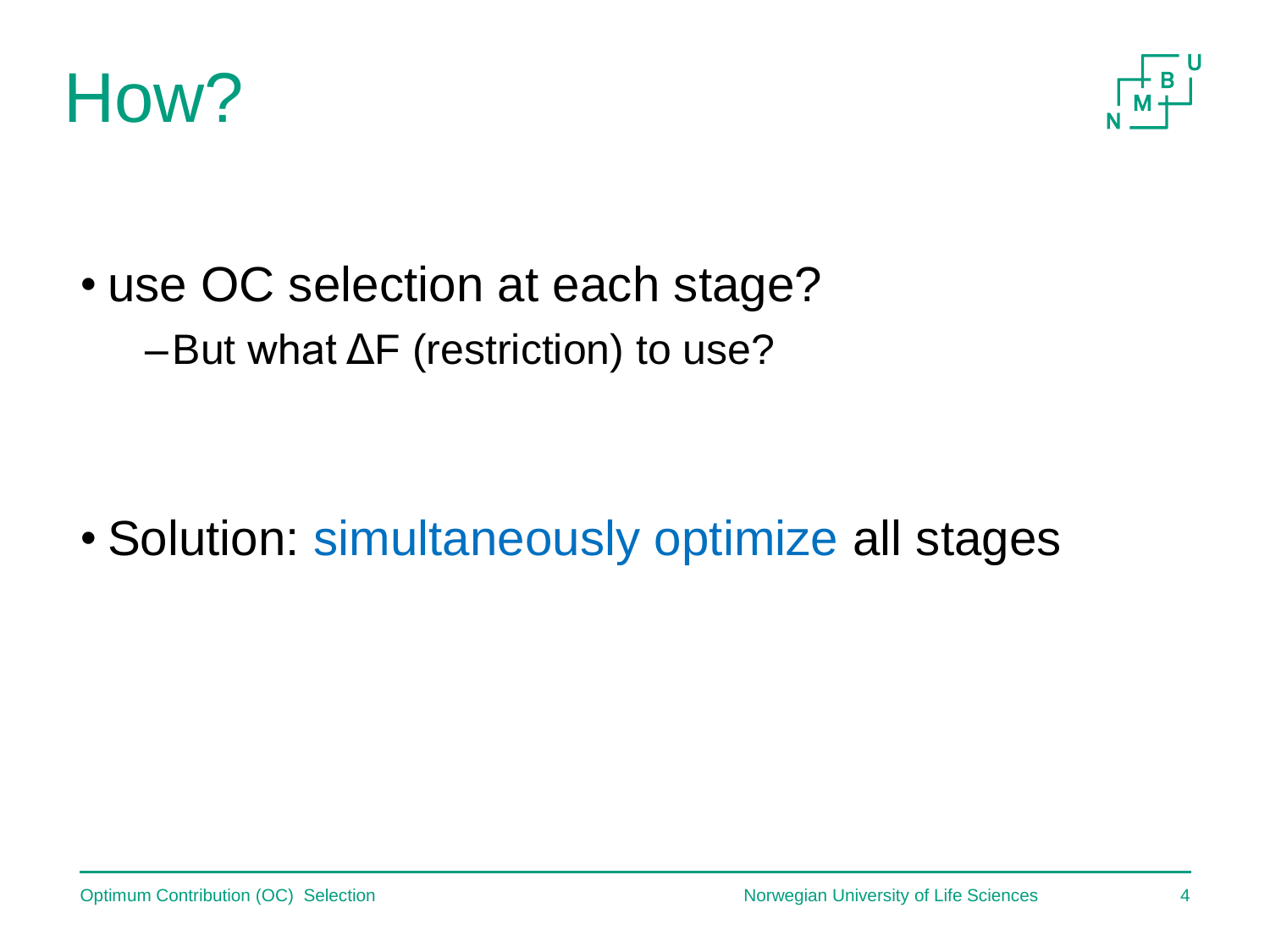# OC selection & overlapp. gens  $\mathbb{R}^{\sharp}$

–Split population in q age classes (years)

–Control aver. relations & max gain in year t+1

- Years 1..q simply get one year older: 2..q+1
- Year 1 is defined by selection of parents => **optimise**

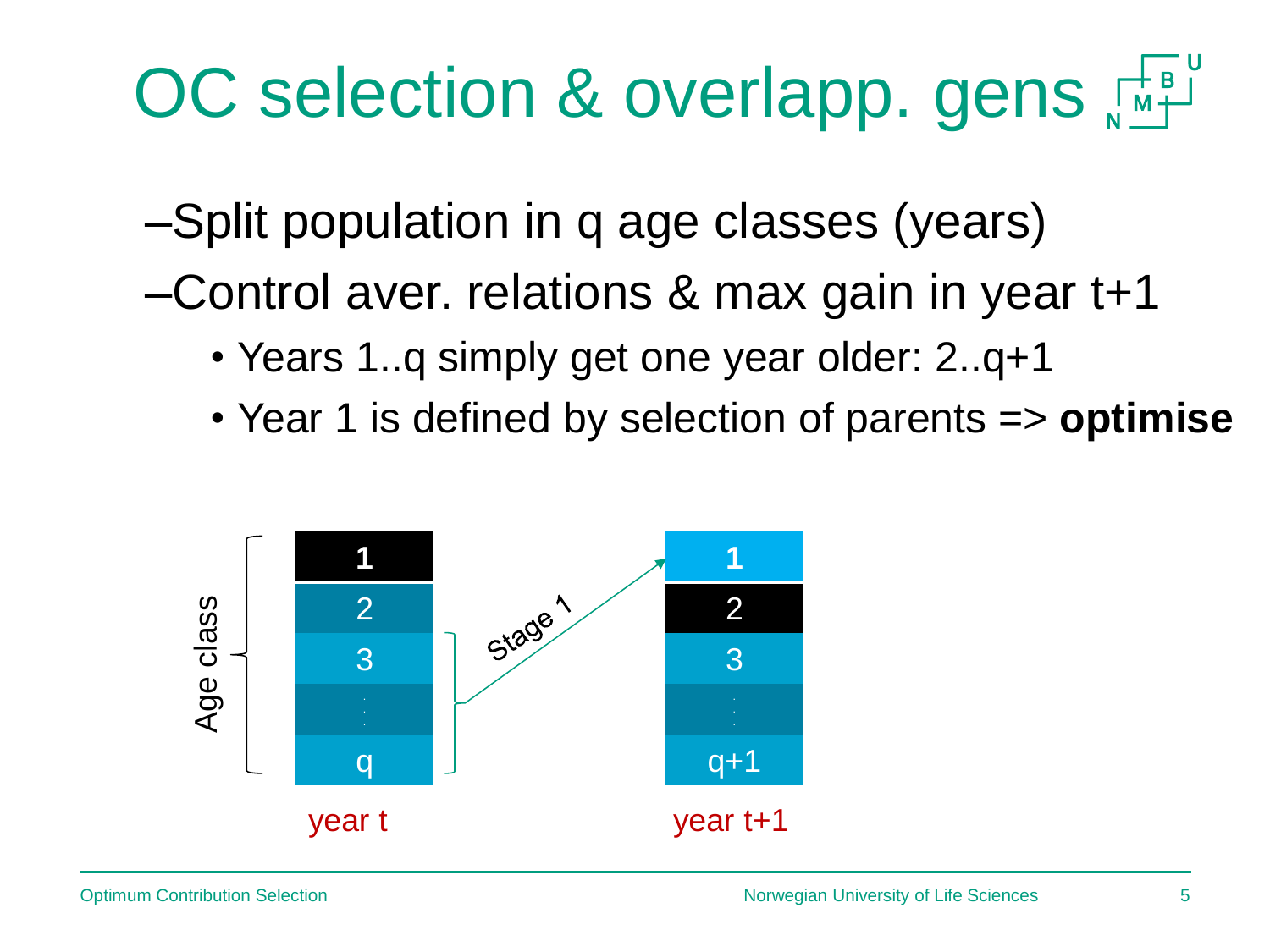## Several selection steps



- Optimise all selection stages same time:
	- –Some age\_classes just become 1 year older
	- –Some age classes involve a selection stage
	- –Relationships of entire population are contrained
	- –Gain of entire population is maximised

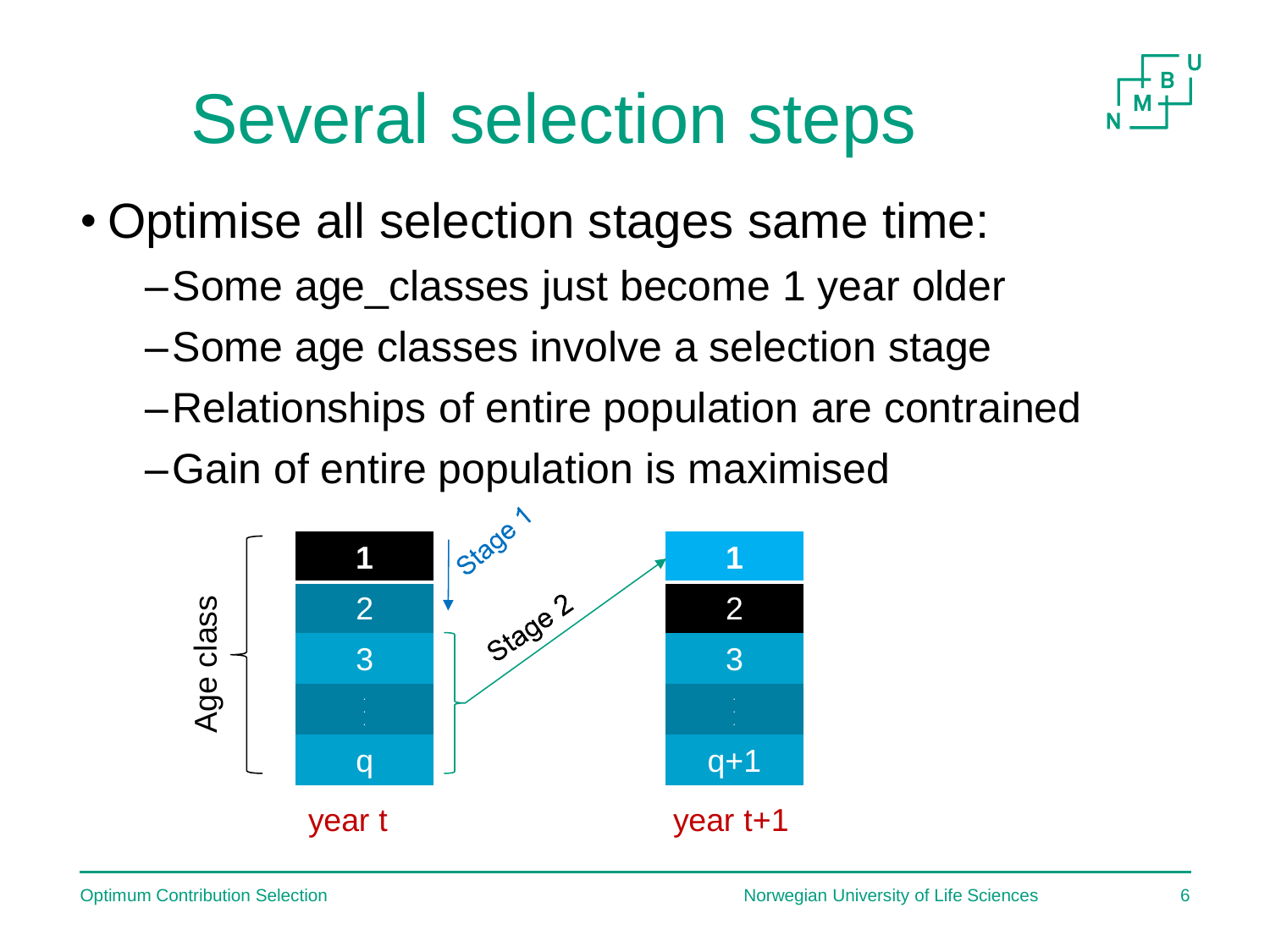#### Result: simulation (mimic sheep selection)  $\begin{array}{c} \begin{array}{c} \text{ } \\ \text{ } \\ \text{ } \\ \text{ } \\ \text{ } \\ \text{ } \\ \end{array} \end{array}$

- **Case 1:** 
	- **Stage 1: truncation**
	- **Stage 2: single stage OC selection**
- **Case 2:**
	- **Multi-stage OC selection**

|                            | Case 1 | Case 2* |                                                  |
|----------------------------|--------|---------|--------------------------------------------------|
| Stage 1                    | 273    | 273     | • Results are same with<br>respect to $\Delta G$ |
| Stage 2                    | 19     | 21      |                                                  |
| Genetic gain               | 2.41   | 2.40    | • Lower relationship with<br>multi-stage OC      |
| Relationship               | 0.1650 | 0.1579  |                                                  |
| $^{\star}$ $\Delta$ F=0.01 |        |         |                                                  |

- $-$  # of candidates
	- Stage 1: 500
	- Stage 2: 33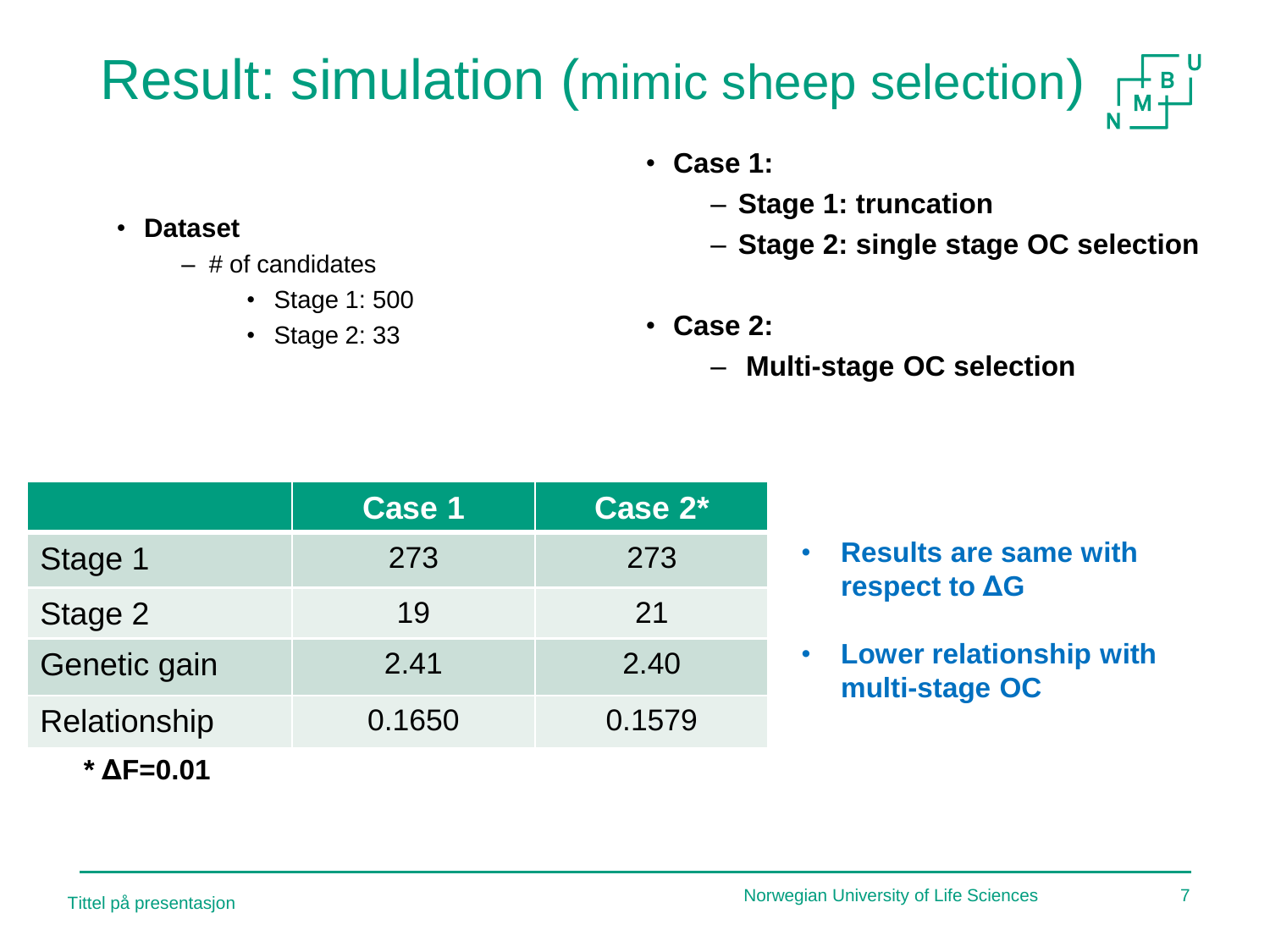## Result: real sheep breeding dataset



- **Case 1:** 
	- **Stage 1: truncation**
	- **Stage 2:single-stage OC selection using stage 1 information**
- **Case 2:**
	- **Multi-stage OC selection**

|                     | Case 1 | Case 2* | • Higher AG with multi- |
|---------------------|--------|---------|-------------------------|
| Stage 1             | 273    | 273     | stage OC                |
| Stage 2             | 26     | 15      |                         |
| Genetic gain        | 15.92  | 19.25   | 20.9%                   |
| $*$ $\Delta$ F=0.01 |        |         |                         |

- **Dataset**
	- $-$  # of candidates
		- Stage 1: 1977
		- Stage 2: 346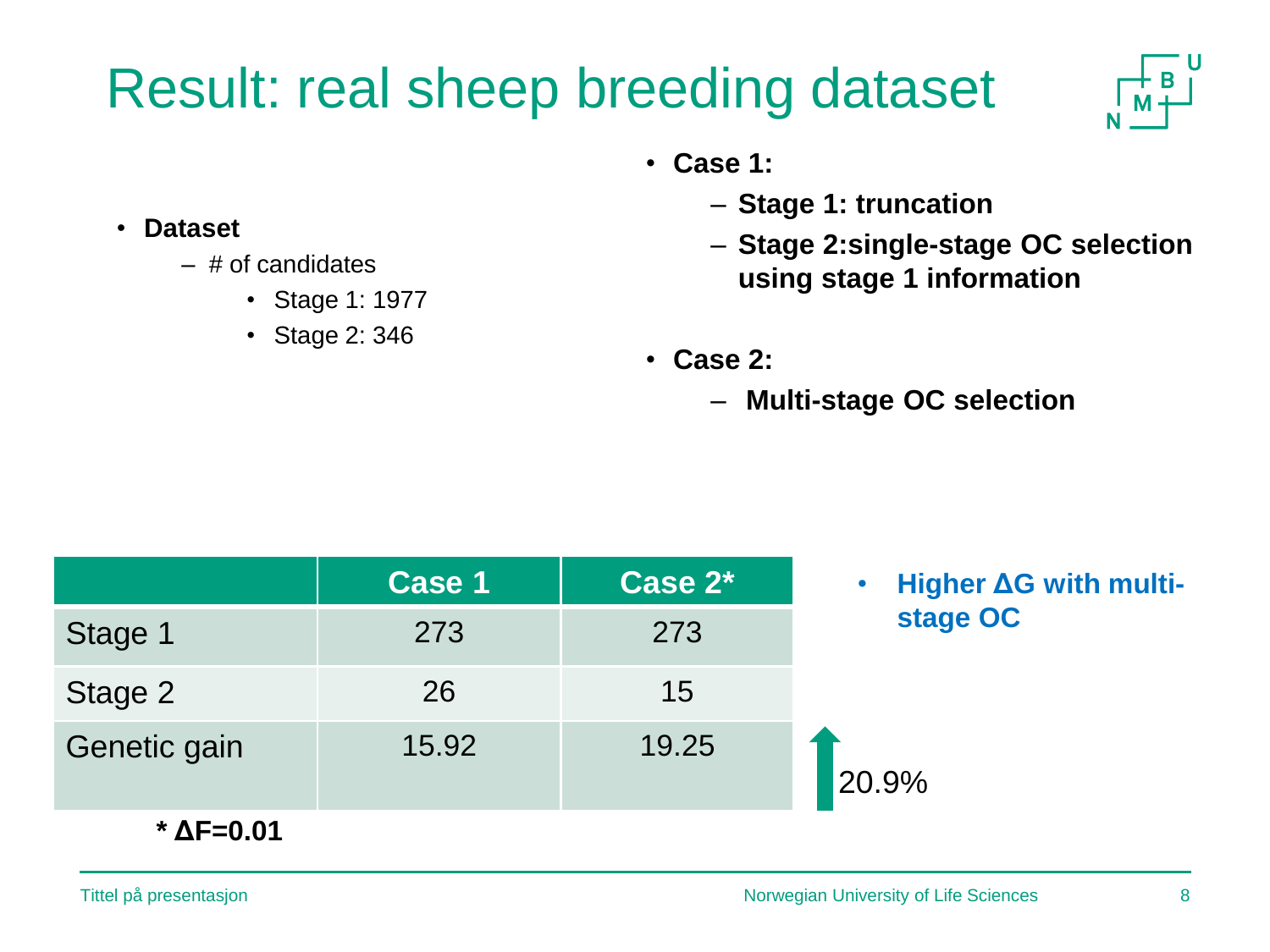## **Discussion**



- Simultaneous optimization possible
- But, may not be practical
	- –Assumes simultaneous selection at all stages
	- –Practice do the preselection stage first
	- –If the actual selection is different from optimum
		- re-run OC with single (final) selection stage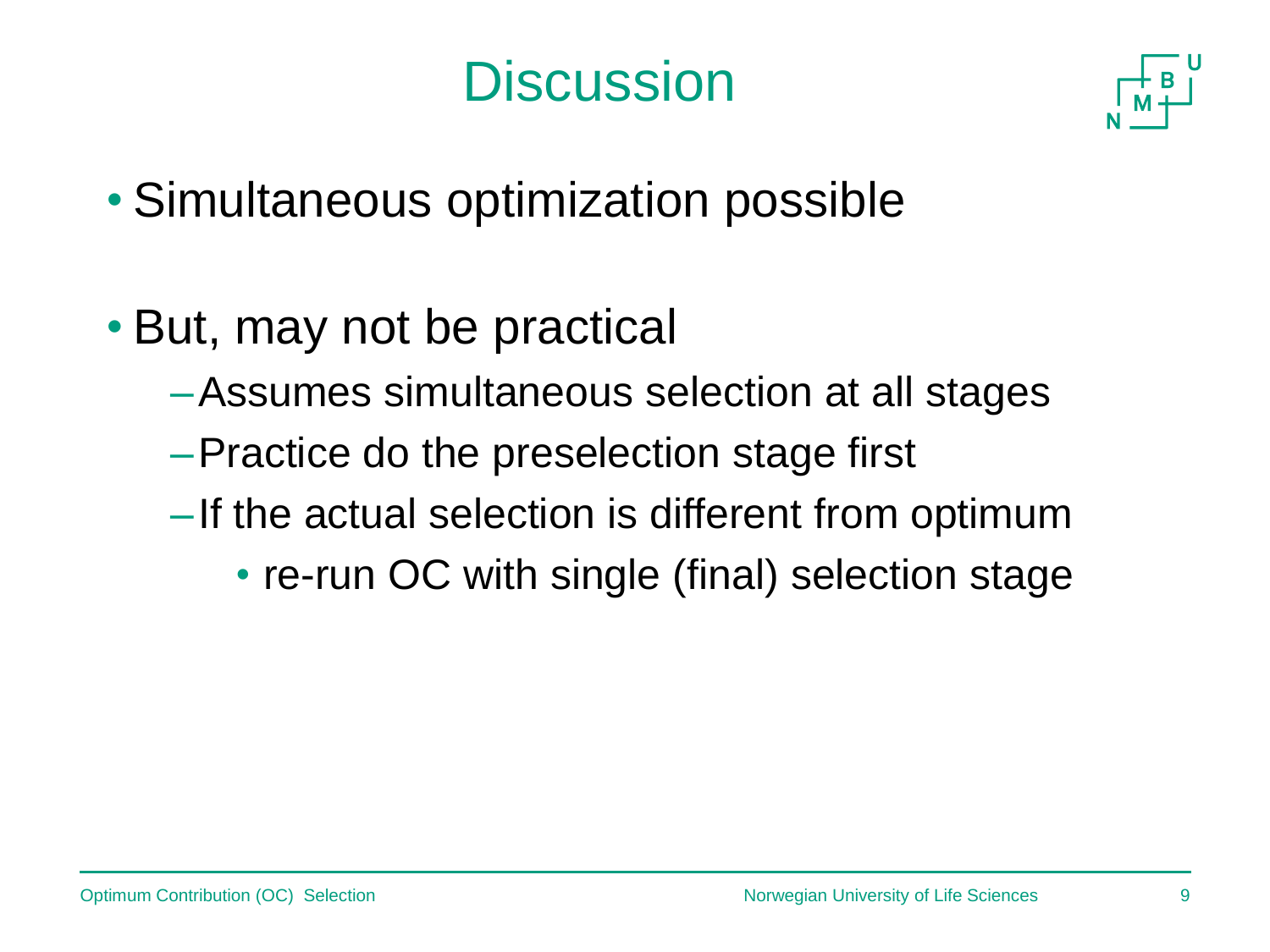## **Conclusions**



multistage OC: optimises multistage selection

- Control of relationships
- Maximise gains

**❖ Sheep breeding example: extra gains** 

❖ More than two selection stages : –Straightforward extension